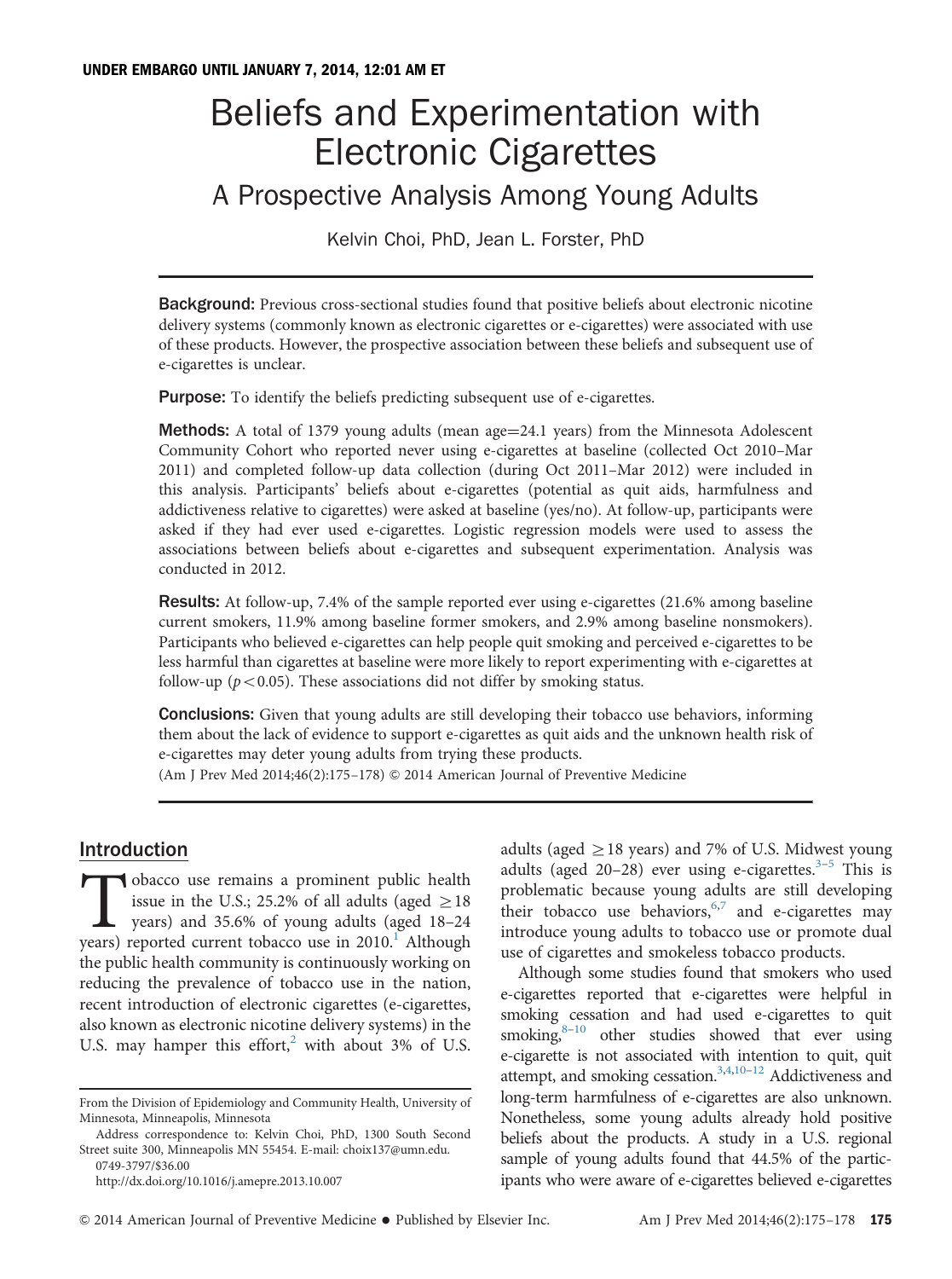can help people quit smoking, 52.8% believed that e-cigarettes are less harmful than cigarettes, and 26.3% believed that e-cigarettes are less addictive than cigarettes.<sup>5</sup> Young adults who held these beliefs were more likely than those who did not to have tried e-cigarettes.<sup>5</sup> However, given the cross-sectional design of previous analysis, it s unclear whether these beliefs and perceptions precede or follow the experimentation with the products. The objective of the current analysis is therefore to assess the longitudinal associations between these beliefs and subsequent experimentation with e-cigarettes.

### Methods

#### Study Population

Data are from the Minnesota Adolescent Community Cohort (MACC). The design of the study has been detailed elsewhere.<sup>[13](#page-3-0),[14](#page-3-0)</sup> Briefly, participants in the MACC study were selected in 2000– 2001 through cluster random sampling of household phone numbers. Sixty geopolitical units (GPUs) in Minnesota (out of 126) were randomly selected. Five GPUs from four comparison states (North and South Dakota, Michigan, and Kansas) were chosen because of their similarity to Minnesota. Modified randomdigit dialing and a combination of probability and quota sampling methods were used to obtain an even distribution of youth from ages 12 to 16.

Of the eligible households, 3636 participants in Minnesota and 605 participants in comparison states were recruited in 2000-2001 (recruitment rates of 58.5% and 58.3%, respectively). An additional cohort of 585 tweens (aged 12 years) in Minnesota from the 60 Minnesota GPUs was recruited using the same modified randomdigit-dialing method during 2001–2002 (a recruitment rate of 63.6%), resulting in an overall sample of 4826. Participants were surveyed every 6 months through 2007–2008, and then annually between 2008 and 2011 through computer-assisted telephone interviews using phone numbers provided by the participants (including mobile phone numbers). Recruitment and interviews were conducted by Clearwater Research, Inc. In this prospective analysis, the sample was restricted to those participants who completed the survey conducted between October 2010 and March 2011(baseline) and the survey conducted between October 2011 and March 2012 (follow-up) and were asked about beliefs associated with e-cigarettes but had never used e-cigarettes at baseline ( $n=1379$ ; retention rate=83.5% between two rounds). The University of Minnesota IRB approved this study.

#### **Measures**

Participants' beliefs about e-cigarettes were assessed at baseline by asking them to rate their level of agreement with the following statements (5-point Likert-type scale, strongly agree to strongly disagree): using e-cigarettes can help people quit smoking, using e-cigarettes is less harmful to health of the user than smoking cigarettes, and e-cigarettes are less addictive than cigarettes. Responses were collapsed into whether the participants agreed with the statements (yes=strongly agree/agree, no=not sure/disagree/strongly disagree). The Pearson correlation coefficient between these beliefs ranged from 0.28 to 0.43

 $(p<0.01)$ . Information on participants' age; gender; race/ethnicity (non-Hispanic white versus other); and education was collected at baseline. Participants' education was classified into high school graduate or less, some college/technical school, college graduate or more. Participants' baseline smoking status was categorized into nonsmokers (never smoked  $\geq$ 100 cigarettes in their lifetime and none in the past 30 days); former smokers (smoked  $\geq$  100 cigarettes in their lifetime but none in the past 30 days); and current smokers (smoked  $\geq$  100 cigarettes in their lifetime and at least 1 day in the past 30 days). At followup, participants were asked: Have you ever used an electronic cigarette? (yes/no).

#### Statistical Analysis

Logistic regression models were employed to assess the association between each belief about e-cigarettes as measured at baseline, and ever use of e-cigarettes at follow-up, adjusted for demographics and baseline smoking status. These models were not adjusted for race/ethnicity because it was not associated with beliefs e-cigarettes. Sensitivity analyses were conducted to examine whether alternative categorizations of the belief variables (i.e., including not sure with disagree, or removing not sure cases) would influence the findings. These analyses showed that the conclusions did not change by different categorizations. Stratified analyses by gender and smoking status were also performed. All analyses were performed in PC-SAS® version 9.2 using PROC GLIMMIX to control for clustering by GPU. All analyses were conducted in 2012.

## Results

Among all participants included in the analysis  $(n=1379)$ , the average age was 24.1 years (SD=1.7); 48.4% of the sample was male, 90.3% was non-Hispanic white, 63.7% enrolled in or graduated from a 4-year college. Regarding smoking status at baseline, 17.8 were current smokers, 12.8% were former smokers, and 69.4% were nonsmokers. At 1-year follow-up,  $7.4\%$  ( $n=102$ ) of the sample (who had never used e-cigarettes at baseline) reported ever using e-cigarettes:  $21.6\%$  ( $n=53$ ) among baseline current smokers,  $11.9\%$  ( $n=21$ ) among baseline former smokers, and  $2.9\%$  ( $n=28$ ) among baseline nonsmokers. Participants who agreed e-cigarettes can help people quit smoking and those who agreed that e-cigarettes are less harmful than cigarettes were more likely than those who did not agree to subsequently report experimenting with e-cigarettes ( $p < 0.05$ ; [Table 1](#page-2-0)). These associations did not vary by gender or smoking status.

### **Discussion**

E-cigarettes have received attention from the U.S. population since their introduction in 2007. The study showed that, among baseline nonsmokers, 2.9% of baseline nonsmokers in this U.S. regional sample of young adults reported ever using e-cigarettes at follow-up,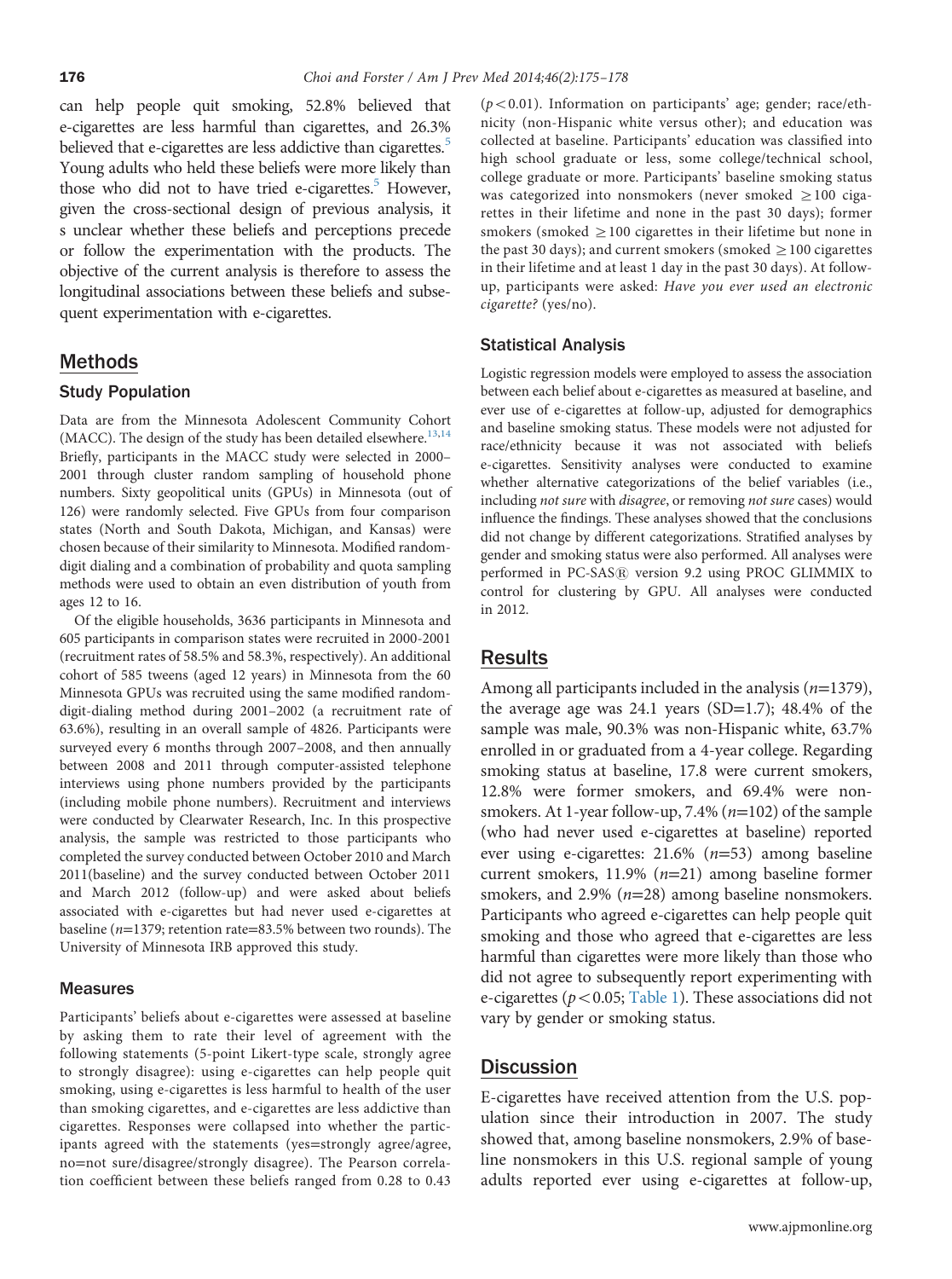<span id="page-2-0"></span>Table 1. Adjusted associations between perceptions of e-cigarettes at baseline and use of e-cigarettes at follow-up

|                                                             | Ever used e-cigarettes at<br>follow-up |                         |
|-------------------------------------------------------------|----------------------------------------|-------------------------|
| Perceptions of e-cigarettes at baseline                     | %                                      | AOR (95% CI)            |
| Agreed that e-cigarettes can help people quit smoking       |                                        |                         |
| Yes<br><b>No</b>                                            | 10.0<br>5.4                            | 1.98(1.29, 3.04)<br>ref |
| Agreed that e-cigarettes are less harmful than cigarettes   |                                        |                         |
| Yes<br>No.                                                  | 10.1<br>4.6                            | 2.34(1.49, 3.69)<br>ref |
| Agreed that e-cigarettes are less addictive than cigarettes |                                        |                         |
| <b>Yes</b><br><b>No</b>                                     | 9.3<br>6.8                             | 1.16(0.73, 1.85)<br>ref |

Estimates were adjusted for age, gender, education, and smoking status. Estimates for each perception are estimated in separate models. Bolded estimates are significant ( $p < 0.05$ ).

suggesting an interest in e-cigarettes among nonsmoking young adults, a group that is still experimenting with tobacco[.6](#page-3-0) This study also suggested that about 12% of former young adult smokers at baseline were reintroduced to nicotine through e-cigarettes. Future prospective studies including adults of all ages are needed to confirm these findings related to e-cigarette use among nonsmokers and former smokers, and to determine the role of e-cigarettes on relapse of smoking.

Although a recent review of the literature on e-cigarettes suggests that e-cigarette may be a viable reduced-harm alternative to cigarettes, $15$  previous studies have found that experimentation with e-cigarettes was not associated with intention to quit, making quit attempts, or smoking cessation.3,4,[10,11](#page-3-0) A recent randomized trial among smokers who were not interested in quitting smoking also found no difference in cigarette consumption and smoking cessation rate between those who were assigned to using e-cigarettes with or without nicotine at  $1$ -year follow-up.<sup>1</sup> Adverse events associated with e-cigarettes have been reported,<sup>16</sup> but the risk associated with long-term e-cigarette use is largely unknown. A recent laboratory study found that e-cigarettes can significantly increase plasma nicotine levels that may be comparable to cigarette smoking,<sup>17</sup> suggesting they are potentially as addictive as cigarettes. Despite the current state of scientific knowledge about the risks of e-cigarettes, previous studies showed that many believe e-cigarettes can help people quit smoking, are less harmful than cigarettes, and less addictive than cigarettes. $4,5,8-10$  $4,5,8-10$  $4,5,8-10$  $4,5,8-10$  The current analysis found that young adults who believed that e-cigarettes can help people quit smoking and e-cigarettes are less harmful than cigarettes were associated with subsequent experimentation of e-cigarettes, smokers and nonsmokers alike. Although this is consistent with behavioral theories that posit behavioral beliefs predicting behaviors,<sup>18</sup> understanding the specific beliefs that predict subsequent e-cigarette experimentation allows us to focus on these beliefs when designing public health messages. Results from this study suggest that messages about the lack of evidence on e-cigarette being cessation aids, and the uncertainty of the risks associated with e-cigarette use (e.g., development and per-

petuation of nicotine addiction, $2$  pneumonia, and congestive heart failure<sup>16</sup>) may discourage young adults from experimenting with e-cigarettes.

Because of its regional and predominantly white sample, these findings may not be generalizable to other U.S. regions with higher racial/ethnic diversity. Given that smokers were more likely to drop out from the study, the prevalence of experimentation of e-cigarettes and potentially the associations between beliefs and subsequent e-cigarette experimentation could have been underestimated. Despite these limitations, this study provides suggestive evidence that beliefs about e-cigarettes predict subsequent experimentation with these products, and these products may reintroduce former smokers into nicotine use.

This work was supported by the National Cancer Institute at the National Institutes of Health (R01 CA86191: Jean Forster, principal investigator).

No financial disclosures were reported by the authors of this paper.

# References

- 1. [King BA, Dube SR, Tynan MA. Current tobacco use among adults in](http://refhub.elsevier.com/S0749-3797(13)00580-1/sbref1) the U.S.: fi[ndings from the national adult tobacco survey. Am J Public](http://refhub.elsevier.com/S0749-3797(13)00580-1/sbref1) [Health 2012;102\(11\):e93](http://refhub.elsevier.com/S0749-3797(13)00580-1/sbref1)–e100.
- 2. [Cobb NK, Abrams DB. E-cigarette or drug-delivery device? Regulating](http://refhub.elsevier.com/S0749-3797(13)00580-1/sbref2) [novel nicotine products. N Engl J Med 2011;365\(3\):193](http://refhub.elsevier.com/S0749-3797(13)00580-1/sbref2)–5.
- 3. [Regan AK, Promoff G, Dube SR, Arrazola R. Electronic nicotine](http://refhub.elsevier.com/S0749-3797(13)00580-1/sbref3) [delivery systems: adult use and awareness of the](http://refhub.elsevier.com/S0749-3797(13)00580-1/sbref3) "e-cigarette" in the [USA. Tob Control 2013;22\(1\):19](http://refhub.elsevier.com/S0749-3797(13)00580-1/sbref3)–23.
- 4. [Pearson JL, Richardson A, Niaura RS, Vallone DM, Abrams DB.](http://refhub.elsevier.com/S0749-3797(13)00580-1/sbref4) [E-cigarette awareness, use, and harm perceptions in U.S. adults. Am](http://refhub.elsevier.com/S0749-3797(13)00580-1/sbref4) [J Public Health 2012;102\(9\):1758](http://refhub.elsevier.com/S0749-3797(13)00580-1/sbref4)–66.